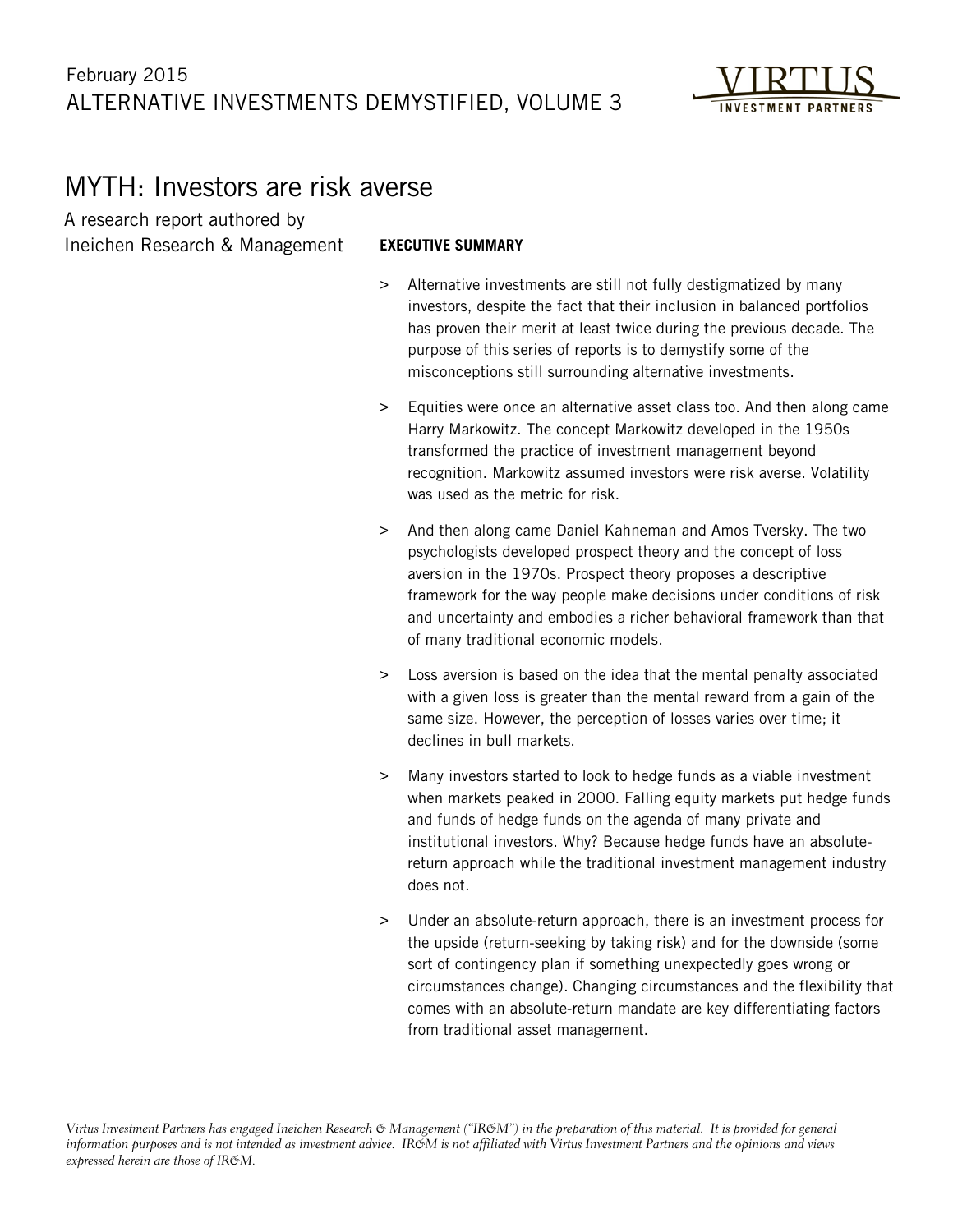### **"I'm more concerned about the return of my money than with the return on my money."** —Will Rogers

#### Investors are loss averse

Financial economics and modern portfolio theory (MPT) grew out of economics. If there is a single starting point, it was a short paper titled "Portfolio Selection" in the March 1952 issue of the Journal of Finance by a thenunknown 25-year-old graduate student from the University of Chicago named Harry Markowitz. Markowitz was motivated by the question of how people can make the best possible decisions in dealing with the inescapable trade-offs in life. Economists insist that you can't have your cake and eat it too.

The idea of investing in equities was quite an idea in the 1950s. By 1952, stocks in the United States had not yet recovered from their losses from the Great Depression 20 years earlier. Stock ownership was considered so risky that the stocks of some of the best companies were paying dividends nearly three times the interest being paid on savings accounts. Investors' scars from the Great Depression and World War II were still too great for equities to become a legitimate investment alternative. Many investors – and the general public – perceived the stock market as little more than a playground for speculators. In essence, equities were once an alternative asset class too.

Harry Markowitz, arguably the founder of MPT, once mused that he got the Nobel Prize in 1990 for elegance. What he meant was that his idea of diversification and the trade-off between risk and return wasn't particularly original. The idea of diversification can be traced back thousands of years, literally. Markowitz's Portfolio Selection is nothing more than a formal confirmation of two old rules of investing: 1. Nothing ventured, nothing gained and 2. Don't put all your eggs in one basket. By elegance he meant that he was the one who proved the idea of diversification mathematically. If something can be proven mathematically, it is considered pure elegance, more scientific, and therefore to be taken more seriously.

For theorems to be proven mathematically, the various variables need to be measurable. Return is easily measurable. If something rises from 100 to 110, that's a 10% (nominal) return. However, measuring risk is more difficult. The idea of losing one's shirt wasn't precise enough for academic pursuits. What Harry Markowitz did was to equate risk as the standard deviation of returns, or, in its annualized form, the volatility. This was consistent with the thinking in academia of the time. Returns of securities

**"Markowitz came along, and there was light."** —William Sharpe (1934- ), American economist

**Equities were once an alternative asset class too.**

**"Page after page of professional economic journals are filled with mathematical formulas leading the reader from sets of more or less plausible but entirely arbitrary assumptions to precisely stated but irrelevant theoretical conclusions."**

—Wassily Leontief (1906-1999), Russian-American economist

**"The efficient market hypothesis is the most remarkable error in the history of economic theory."** —Lawrence Summers (1954- ), American economist, after the 1987 crash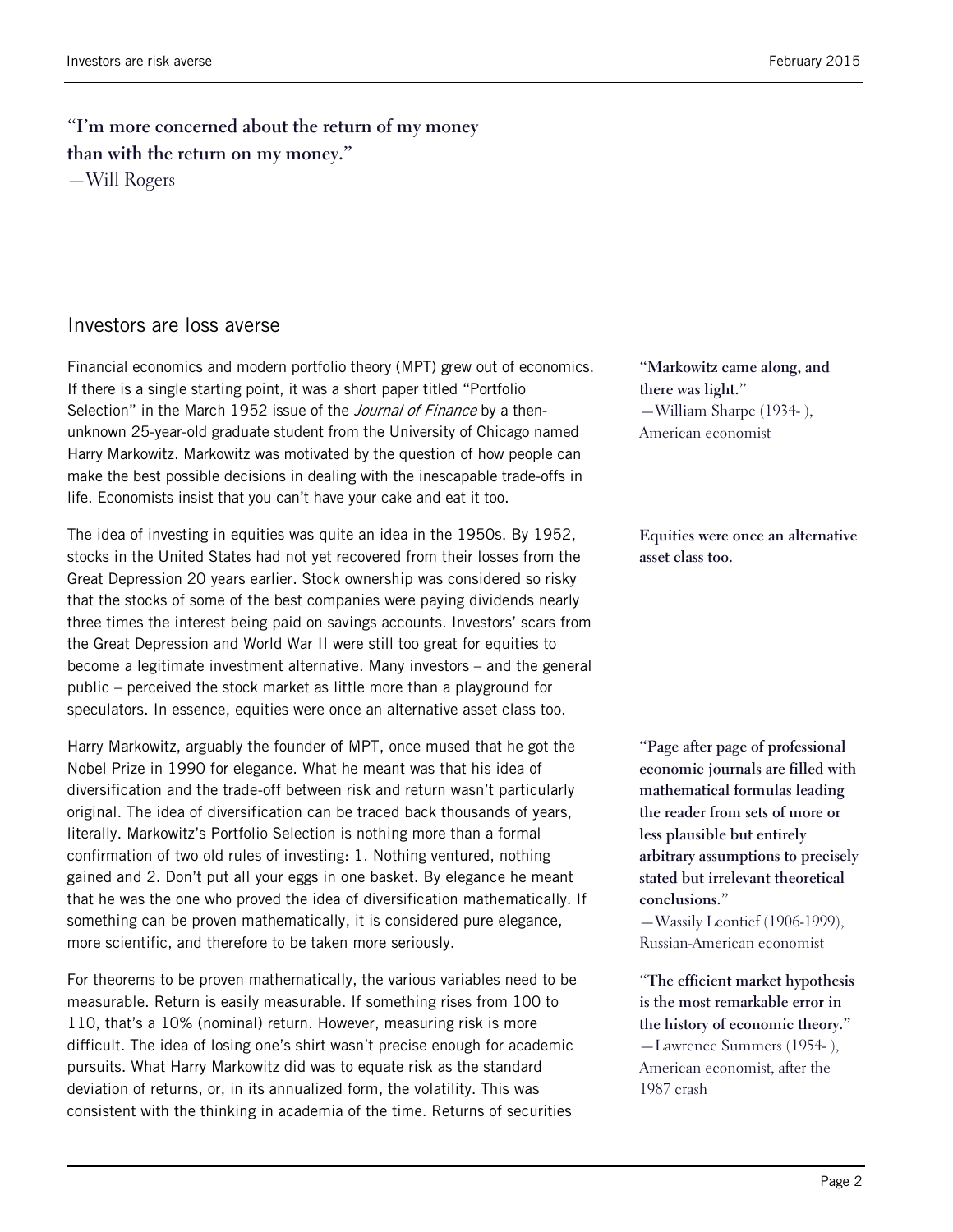that trade in perfect and frictionless markets were considered to be normally distributed around a mean. The deviation from the mean was considered the measure for risk. Investors needed to be compensated for bearing risk, that is, the wobblier a security or asset class, the higher the return ought to be. And then Monday, October 19, 1987 happened, a 25 standard deviation event, and the whole idea of equating volatility to risk flew out the window. Nassim Taleb, the author of Fooled by Randomness and the Black Swan, has made a career of ridiculing the idea of applying the normal distribution to the world of social sciences, including finance.

Nevertheless, the concept Markowitz developed to deal with the investors' trade-offs transformed the practice of investment management beyond recognition. Mean-variance optimization put some sense and system to the haphazard manner in which most investors were assembling portfolios. Up to 1952, the literature on investing had either ignored the interplay between risk and return or had treated it in the most casual manner. Portfolio selection moved away from the idea of portfolio concentration and formed the foundation of all subsequent theories on how financial markets work and how risk can be quantified. Contemporary concepts such as Value at Risk (VaR) and all regulatory funding requirements for institutional investors, including banks, derive from a 25-year-old musing about the trade-offs of life in the 1950s. And then Kahneman and Tversky came along; and *then* there was light.

#### Prospect theory and loss aversion

Prospect theory and the idea of investors being loss averse rather than risk averse go back to Daniel Kahneman (1934- ) and Amos Tversky (1937- 1996). The two started collaborating in the 1970s in the field of psychology which, back then, wasn't part of economics. Today, behavioral economics is indeed part of economics and the idea of investors being loss averse rather than risk averse is more or less accepted. The stamp of approval was given in 2002 when Daniel Kahneman was awarded the Nobel Memorial Prize in Economic Sciences for his work in prospect theory, an honor Amos Tversky would have shared, had he still been alive at the time.

Prospect theory proposes a descriptive framework for the way people make decisions under conditions of risk and uncertainty and embodies a richer behavioral framework than that of subjective expected utility theory which underlies many traditional economic models and thinking. The key concepts are loss aversion, regret aversion, mental accounting, and self-control. Loss aversion is based on the idea that the mental penalty associated with a given loss is greater than the mental reward from a gain of the same size. Whenever we advocate the absolute-return investment philosophy, we keep falling back to the simple notion that losing money hurts. The cyclical element of this notion is that in bear markets more people seem to agree with this idea.

**"If you give a pilot an altimeter that is sometimes defective, he will crash the plane. Give him nothing and he will look out the window. Technology is only safe if it is flawless."** —Nassim Taleb (1960- ),

Lebanese-American essayist, scholar, statistician, and risk analyst

**"The important thing in science is not so much to obtain new facts as to discover new ways of thinking about them."** —Sir William Bragg (1862-1942), British physicist

**"A random market movement causing the average investor to mistake himself for a financial genius."**

—Alternative definition of an equity bull market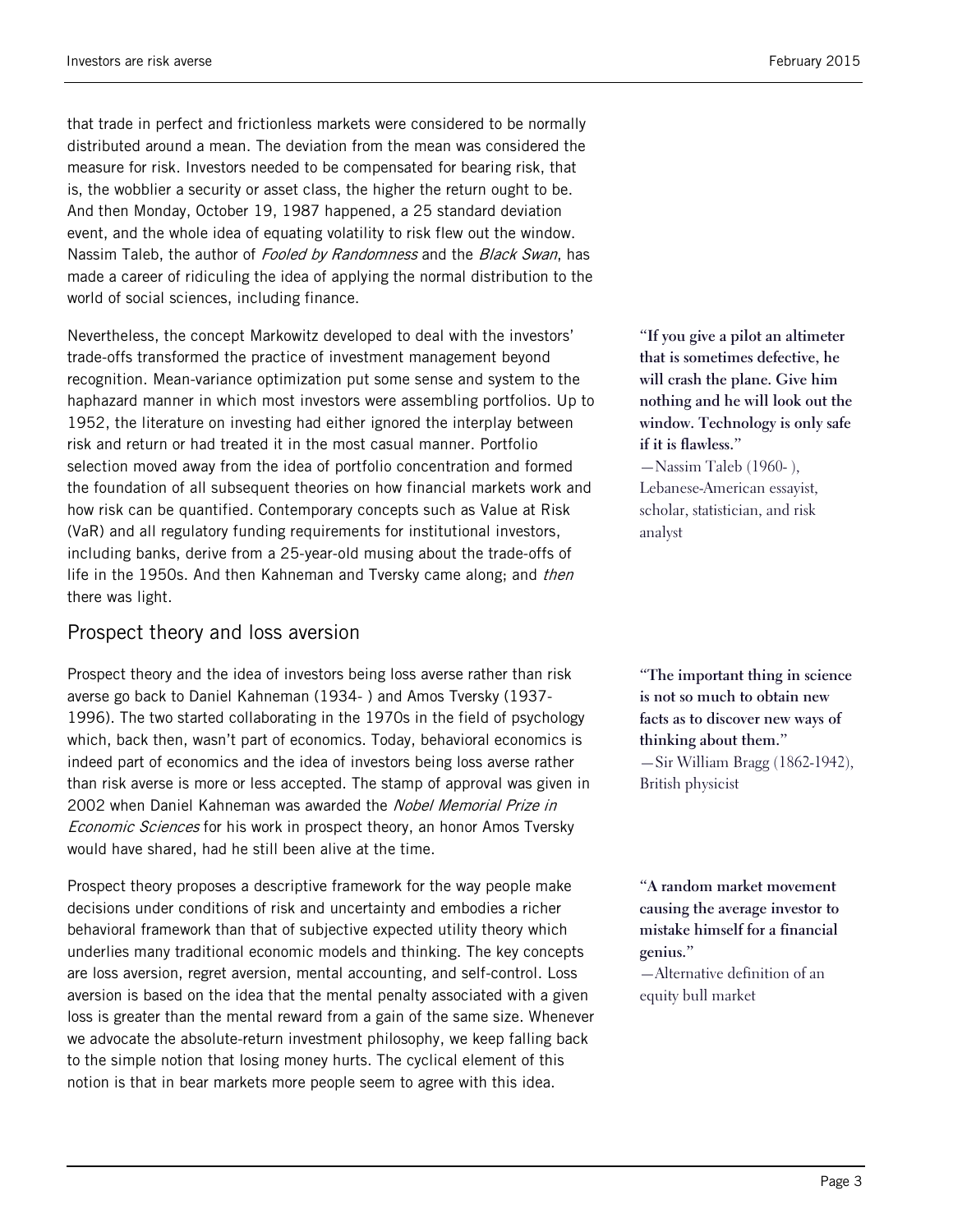Prospect theory has three features that distinguish it from classical economic analysis. First, it is defined in terms of gains and losses rather than in terms of asset position or wealth. This approach reflects the observation that economic agents think of outcomes in terms of gains and losses relative to some reference point, such as the status quo, rather than in terms of final asset position. Because people cannot lose what they do not have, classical economic theory does not address losses. The language of losses presupposes that people evaluate things relative to some reference point. The second feature is that people are maximally sensitive to changes near the reference point. The third feature is that it is asymmetrical. The loss appears larger to most people than a gain of equal size. This characteristic is called loss aversion. Humorist Will Rogers, therefore, was a loss-averse investor. Losing capital was more relevant than fluctuations in the returns on the capital.

Aversion towards losses varies over time. Figure 1 shows four equity market peaks and the current S&P 500® that peaked in November 2014 when measured on month-end levels. The whole concept of losses is arguably different on the way up than it is on the way down.

100 **Aversion to Aversion to** 90 losses high losses low 80 70  $ndex$  (peak = 100)  $60$ 50  $40$ 30 20 10  $\theta$  $-30$  $-25$  $-15$  $-10$ -5  $\Omega$ 5  $10$ 15  $.20$  $20$ 25 30 **Months from peak** Nasdaq (2000) Dow Jones (1929) Nikkei 225 (1989) Shanghai SE (2007) S&P 500 (2014)

**Figure 1: Change in loss aversion**

Source: IR&M, Bloomberg. **Past performance is no guarantee of future results.**

Many investors started to look into hedge funds as a viable investment when markets peaked in 2000. Prior to 2000, the hedge fund industry was quite small with only some institutional pioneer investors and very early adopters invested in hedge funds. Falling equity markets changed that. Falling equity markets, in essence, put hedge funds and funds of hedge funds on the agenda of many private, as well as, institutional investors. Why? Because hedge funds have an absolute-returns approach while the traditional investment management industry does not.

**"Financial sector crises are not [as] predictable. The risks build up until, wham, it hits you."** —Reserve Bank of India Governor Raghuram Rajan

**"I'm more concerned about the return of my money than with the return on my money."** —Will Rogers (1879-1935), American humorist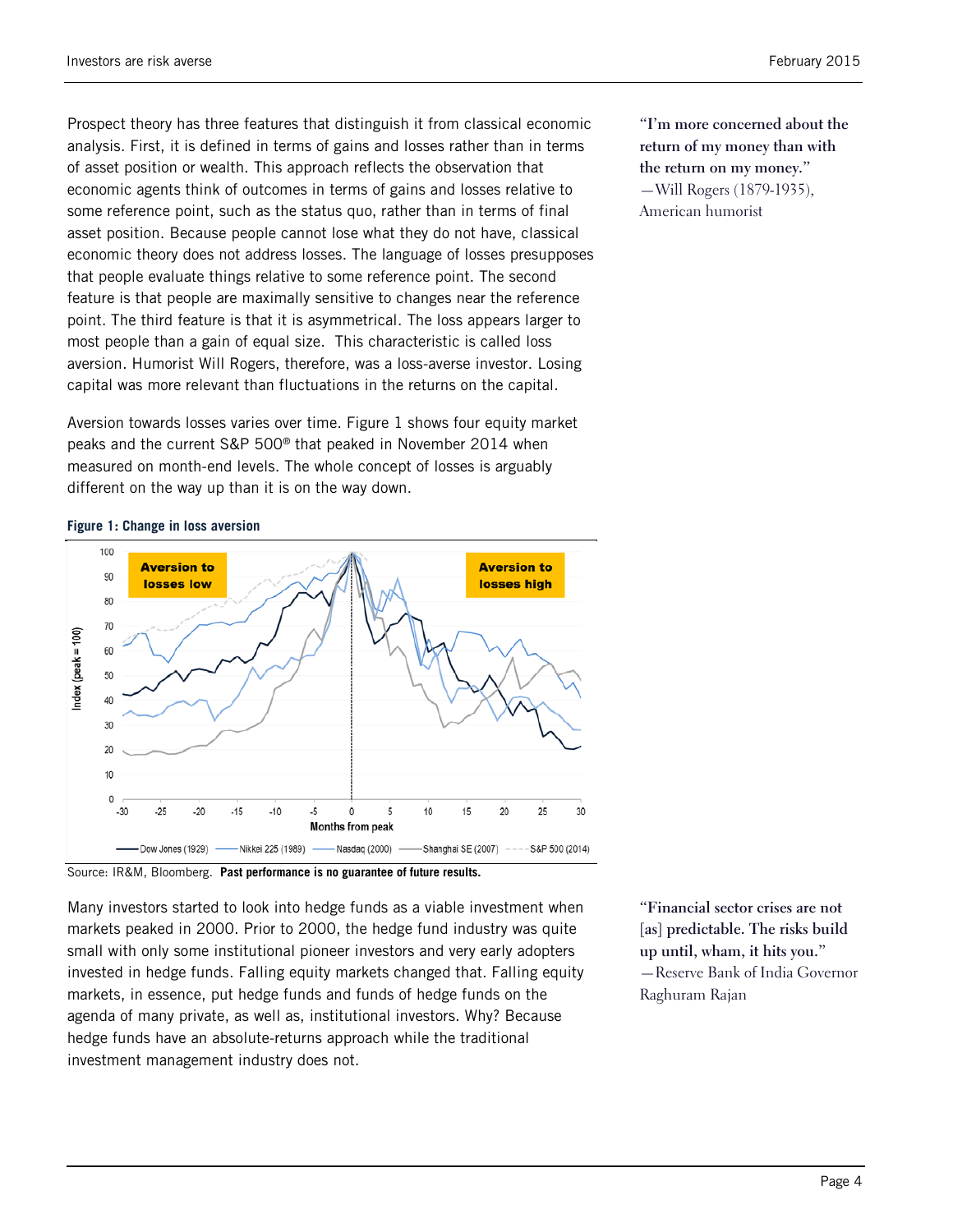## Absolute-return investing implies loss aversion

When losses become a real experience, it transpires that all investors are actually loss averse. See Figure 2. It's just that it is not as apparent in a bull market as it is when the losses are real, i.e., in the ensuing bear market. Even institutional investors, who often embrace benchmarks, found over the last two equity bear markets that they are not indifferent to losses. Generally, the return objective of a traditional relative-return manager is determined by a benchmark. A benchmarked long-only manager tries to beat the benchmark. The return objective is defined relative to a benchmark. Hedge funds do not aim to beat a market index. Their goal is to achieve absolute returns by exploiting investment opportunities while trying to stay alive, i.e., avoid the loss of capital.

**"Self-preservation is the first law of nature."**

—Proverb that can be traced back to Cicero



Source: "Repressionomics," IR&M, Risk management research, January 18, 2013. **Past performance is no guarantee of future results.**

At the peak, perceptions are different than at the trough. Calling an active mandate with a tracking error constraint of 1-2% was perfectly normal during the bull market of the late 1990s. Absolute returns weren't even a thought among many long-only asset managers and their clientele. However, this started to change as share prices started their descent. The assumed indifference to losses slowly but steadily turned out to be ill-advised. It is this reality kick that put hedge funds on the agenda of many investors.

**"You can avoid reality, but you cannot avoid the consequences of avoiding reality."**

—Ayn Rand (1905-1982), Russian-American novelist and philosopher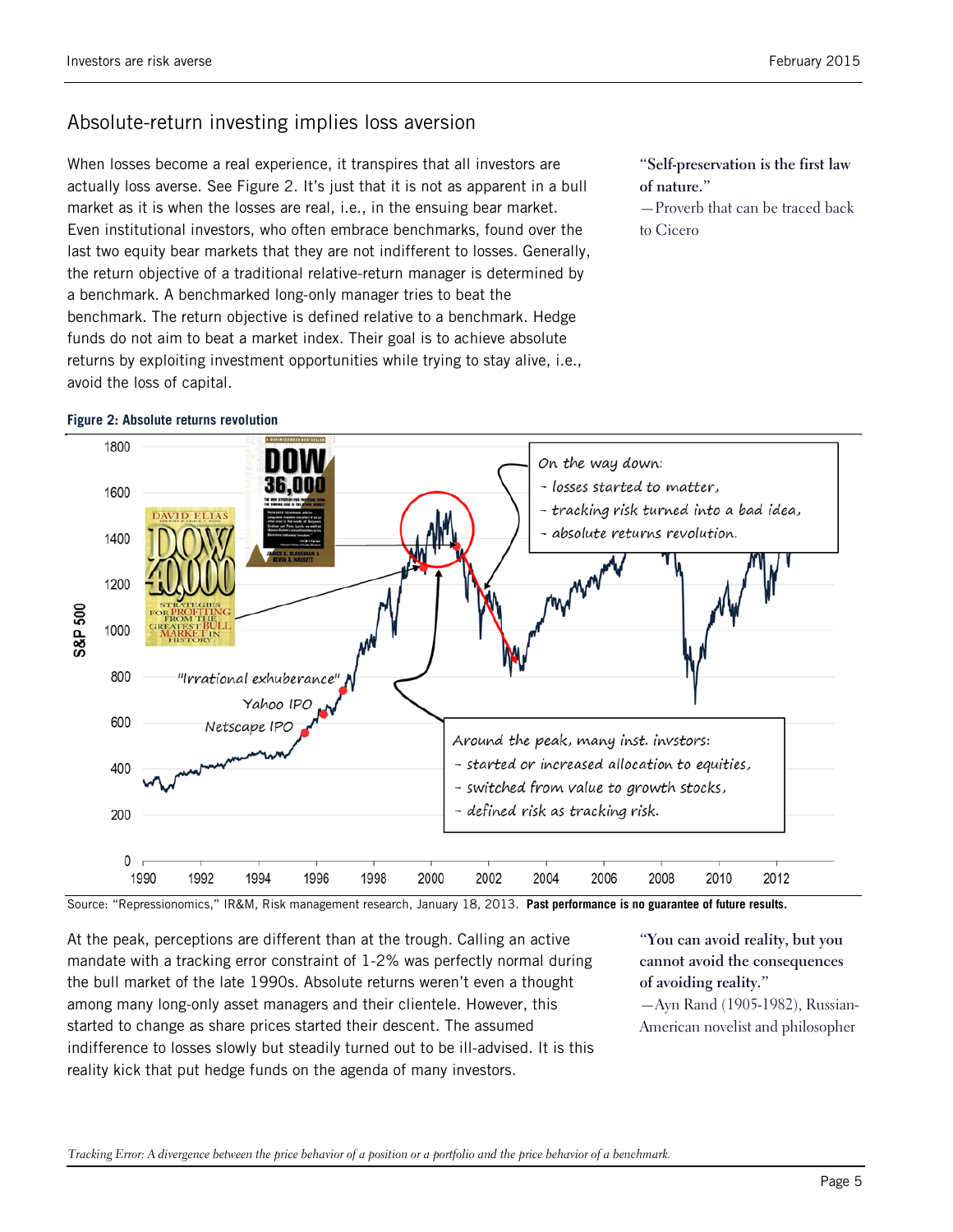### Concluding remarks

Put simply, under an absolute-return approach, there is an investment process for the upside (return-seeking by taking risk) and for the downside (some sort of contingency plan if something unexpectedly goes wrong or circumstances change). Changing circumstances and the flexibility that comes with an absolute-return mandate are key differences when compared to traditional asset management. The change could be a sudden exogenous or endogenous market impact, excess valuations, heavily overbought market conditions, a concentration of capital at risk, a change in liquidity, and so on. Absolute-return investing, therefore, means thinking not only about the entry into a risky position, but also about the exit. Absolute-return strategies, as executed by hedge funds, could be viewed as the opposite of benchmark hugging and long-only buy-and-hold strategies. The former is designed to avoid losses during market turmoil; the latter is not.

It is not entirely unreasonable to believe that historical returns sell. It is also generally acknowledged that past returns might not be a good indicator of future returns. An investment philosophy, on the other hand, tells us today how risk will be managed in the future.

The aim of an absolute-return strategy is to have fairly constant positive returns, ideally irrespective of stock market direction. The absolute-return investment philosophy is targeted at loss-averse investors, that is, investors who are not indifferent to losses. Potentially that's everyone.

**"When you are finished changing, you're finished."**

—Benjamin Franklin (1706-1790), U.S. Founding Father

#### *Copyright © 2015 by Ineichen Research and Management AG, Switzerland*

*All rights reserved. Reproduction or retransmission in whole or in part is prohibited except by permission. The information set forth in this document has been obtained from publicly available sources, unless stated otherwise. All information contained in this report is based on information obtained from sources which Ineichen Research and Management ("IR&M") believes to be reliable. IR&M provides this report without guarantee of any kind regarding its contents. This document is for information purposes only and should not be construed as investment advice or an offer to sell (nor the solicitation of an offer to buy) any of*  the securities it refers to. The information has not been independently verified by IR&M or any of its affiliates. Neither IR&M nor any of its affiliates makes any *representations or warranties regarding, or assumes any responsibility for the accuracy, reliability, completeness or applicability of, any information, calculations contained herein, or of any assumptions underlying any information, calculations, estimates or projections contained or reflected herein. Neither this document nor the securities referred to herein have been registered or approved by any regulatory authority of any country or jurisdiction.*

*This material is intended solely for the information of the person to whom it has been delivered and may not be distributed in any jurisdiction where such distribution would constitute a violation of applicable law or regulation.*

*While this document represents the author's understanding at the time it was prepared, no representation or warranty, either expressed or implied, is provided in relation to the accuracy, completeness or reliability of the information contained herein, nor it is intended to be a complete statement or summary of the securities markets or developments referred to in the document. It should not be regarded by recipients as a substitute for the exercise of their own judgment.*

*Investing in securities and other financial products entails certain risks, including the possible loss of the entire amount invested. Certain investments in particular, including those involving structured products, futures, options and other derivatives, are complex, may entail substantial risk and are not suitable for all investors. The price and value of, and income produced by, securities and other financial products may fluctuate and may be adversely impacted by exchange rates, interest rates, or other factors. Information available on such securities may be limited. The securities described herein may not be eligible for sale in all jurisdictions or to certain categories of investors. You should obtain advice from your own tax, financial, legal, and accounting advisers to the extent that you deem necessary and only make investment decisions on the basis of your objectives, experience, and resources.* 

*Past performance is not necessarily indicative of future results.*

*Unless specifically stated otherwise, all price information is indicative only.*

*No liability whatsoever is accepted for any loss (whether direct, indirect, or consequential) that may arise from any use of the information contained in or derived from this document. IR&M does not provide tax advice and nothing contained herein is intended to be, or should be construed as tax advice. Recipients of this report should seek tax advice based on the recipient's own particular circumstances from an independent tax adviser.*